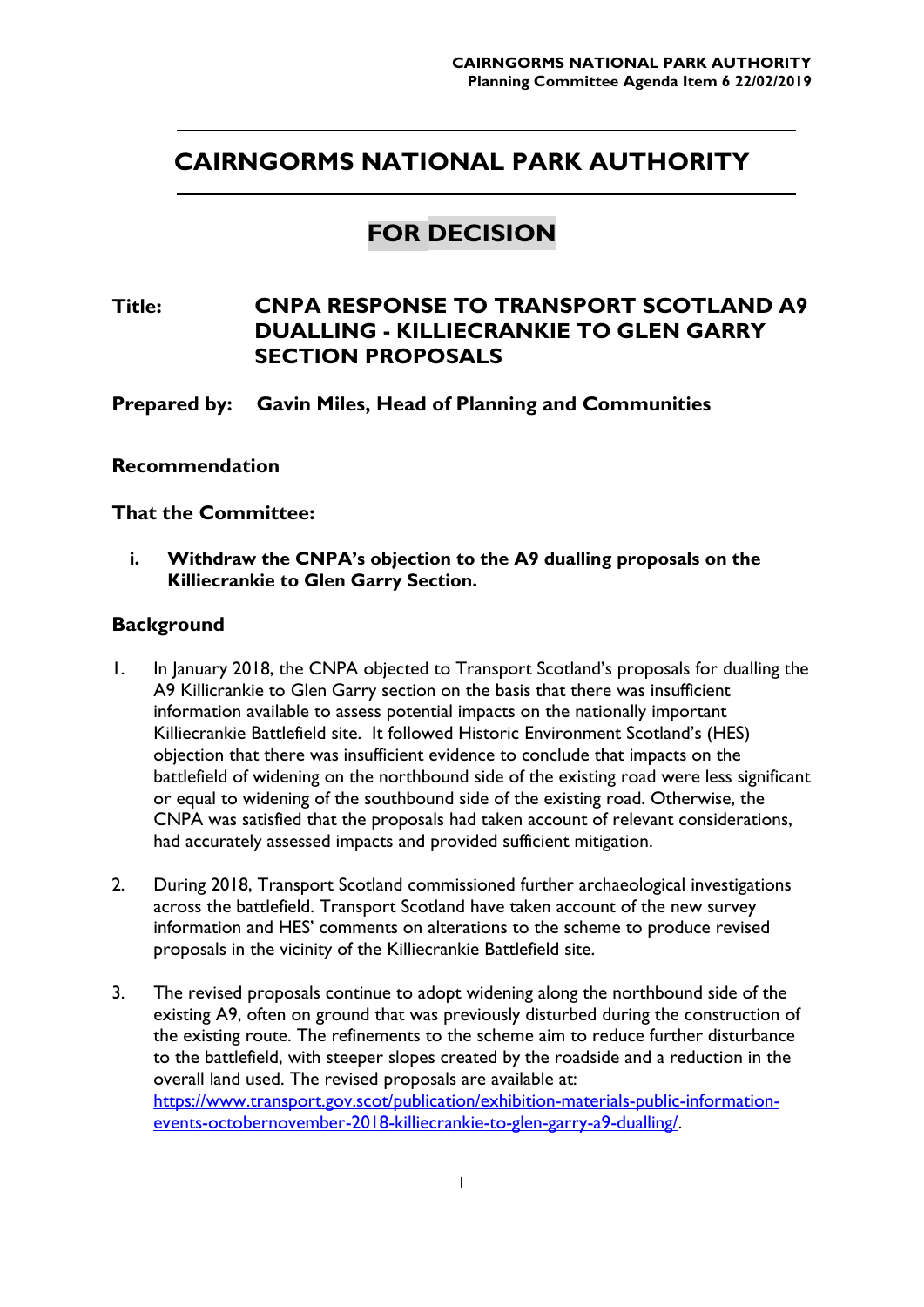4. HES have considered the revised proposals and are satisfied that sufficient information is available to assess the impacts of the scheme. HES have now withdrawn their objection to a number of significant elements of the scheme but have retained an objection to a small area of proposed woodland planting that they consider will mask the landform and obscure the relationship between different parts of the battlefield. HES' formal response to the revised proposals is available here: https://www.historicenvironment.scot/about-us/news/a9-dualling-proposals-ourresponse/.

### **Analysis**

- 5. The revised proposals attempt to minimise significant impacts on the Killiecrankie Battlefield site and take account of new archaeological information on the battlefield. The amended scheme will be slightly more visually intrusive from downslope than the previously proposed scheme due to steeper slope profiles. The amended scheme also has fewer impacts on the historic landscape of the battlefield than the previous scheme because it will disturb less ground.
- 6. Officers are satisfied, the revised proposals are a reasonable response to the constraints of the battlefield site. In this location, the nationally important historic battlefield is one of the most significant elements of the landscape and overall, officers consider the amended proposals have a similar impact on landscape character and the special landscape qualities of the National Park as the previous scheme. The existing A9 created the most significant impact on the battlefield that the proposed scheme will add to.
- 7. The main EIA for the scheme considered other reasonable options for widening the road in this location. Widening on the southbound side was considered and not preferred because of the more extensive earthwork cutting that would be required in some locations, creating very significant landscape impacts upslope of the existing road. Widening on the southbound side would also be across more ground that appears not to have been significantly disturbed in the original A9 construction, leading to more significant impacts on the battlefield site. CNPA officers continue to be of the opinion that widening on the northbound side minimises impacts on the battlefield, wider landscape character and special landscape qualities of the National Park.
- 8. HES' remaining objection is in relation to a small area of proposed woodland planting that the CNPA does not consider essential to the scheme. We do not consider it merits objection by the CNPA but would encourage Transport Scotland to take account of HES' objection and remove or relocate the planting outside the battlefield site.